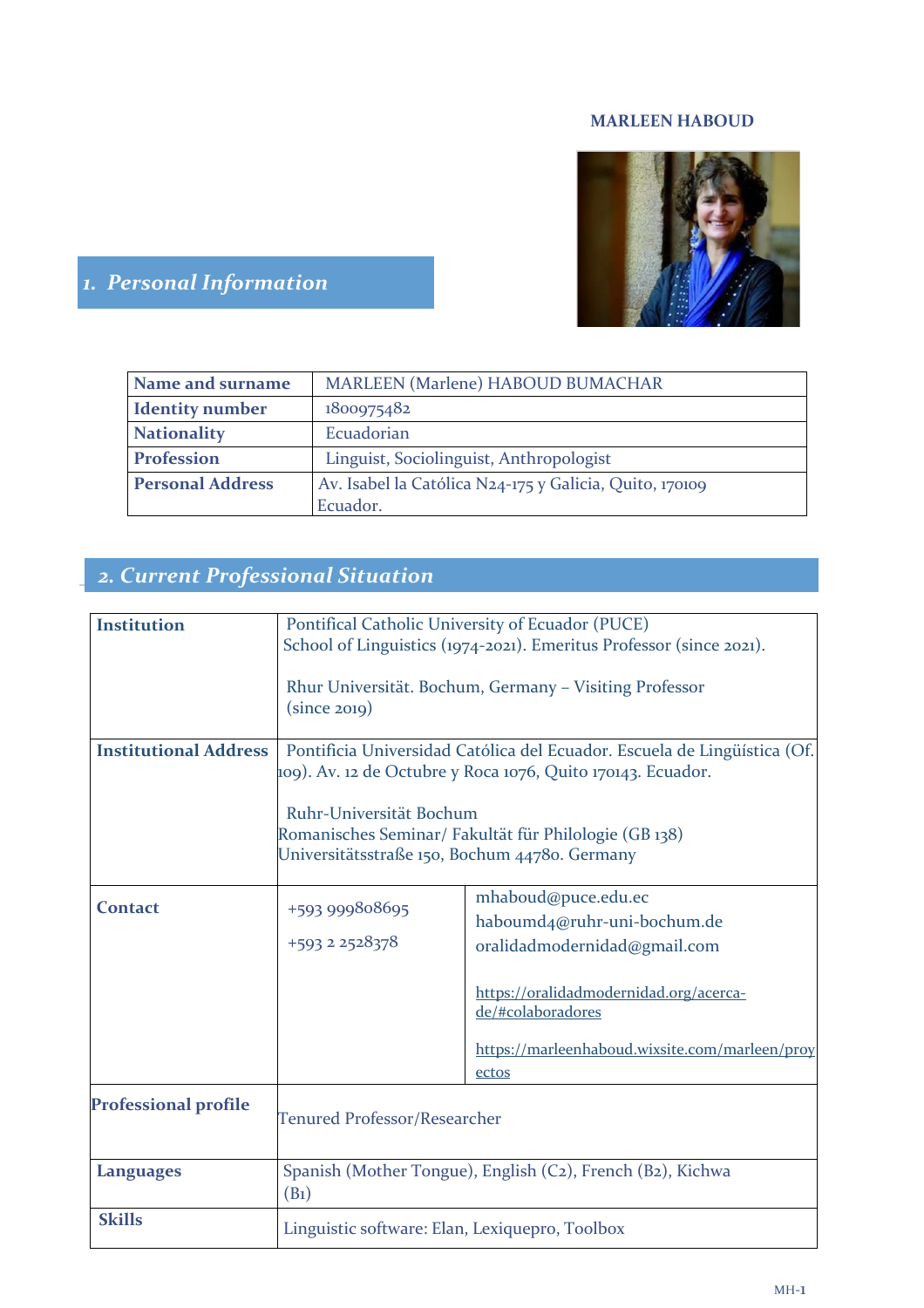# *3. Additional Affiliations*

- **Corresponding Member of the Spanish Language Academy** (Chapter of the Real Spanish Language Academy) (since 2020)
- **Honorary long-life member** of the Global LAINAC Education Program (Japan) (since 2017) https://www.c.utokyo.ac.jp/eng\_site/info/research/organization/iags/latinamerica/index.html
- **Honorary long-life member** Foundation for Endangered Languages (Great Britain) (since 2011) https://www.ogmios.org
- **Co-founder and active member** of the Pachaysana International Institute Empowering Locally, Educating Globally (https://www.pachaysana.org/faculty )(since 2014)
- **Co-founder and active member** Ecuadorian Association of Linguists and Anthropologists (since 1985)

**Member Andean Spanish Network** (http://wordpress.espanoldelosandes.org)

## *4. Formal Education*

|                                             | <b>Academic Institution</b>               | <b>Year</b>  |
|---------------------------------------------|-------------------------------------------|--------------|
| Post-doctoral <sub>1</sub>                  |                                           |              |
| <b>Contact linguistics</b>                  | Universidad Autónoma de Madrid            | 2016 (First  |
| Sociolinguistics<br>-                       |                                           | Semester)    |
| Research Methodologies<br>$\qquad \qquad -$ |                                           |              |
|                                             |                                           |              |
| Post-doctoral 2                             | University of Illinois (Urbana-           | 2016 (Second |
| Research methods                            | Champaign)                                | Semester)    |
| Andean Spanish in contact<br>4              |                                           |              |
| Sociolinguistics                            |                                           |              |
| Ph.D. (Summa Cum Laude)                     | University of Oregon,                     |              |
| Linguistics / Sociolinguistics              | <b>Oregon, United States</b>              | 1996         |
|                                             |                                           |              |
| <b>Stagier</b>                              | Université de Bordeaux III                | 1983         |
| <b>Teaching French as L2</b>                |                                           |              |
| (Focus on new technologies and              |                                           |              |
| communicative approach from                 |                                           |              |
| an ethnolinguistic approach)                |                                           |              |
| <b>Magister in Anthropology</b>             | Pontifical Catholic University of Peru    | 1980         |
| (Focus on multidisciplinary                 |                                           |              |
| studies and Andean culture)                 |                                           |              |
| <b>BA</b> in Applied linguistics            | Pontifical Catholic University of Ecuador | 1978         |
| <b>Teaching English Training</b>            |                                           |              |
| Program                                     | Pontifical Catholic University of Ecuador | 1974         |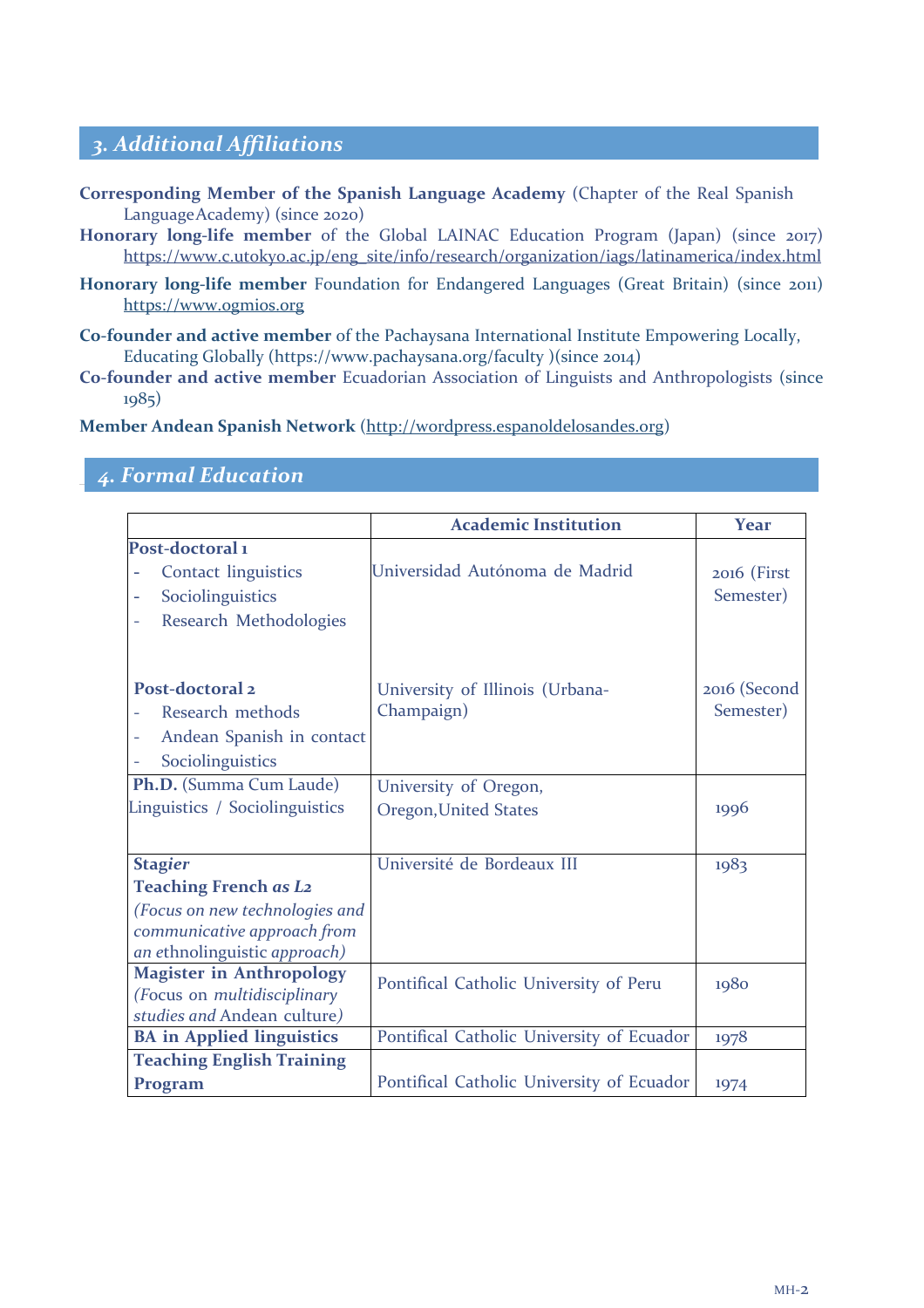## *5. Teaching and Research interests*

Linguistic*s* Sociolinguistics *Ethnolinguistics and Anthropological linguistics Andean* Sociolinguistics Spanish Linguistics and Sociolinguistics Contact Linguistics *Research Methods, ethics and fieldwork* Bilingualism and *multilingualism Interculturalism and bilingual intercultural education L*anguage, identity and culture Linguistic and educational policies and practice

## *6. Research Description*

As evidenced by my publications and academic activities, my research interests are twofold, on the one hand I am very interested in Contact Linguistics, specifically, in the contextualized study of languages in contact and its linguistic and social effects; on the other hand, my passion is the study of Indigenous and minoritized languages *for documentation-revitalization purposes developed along with speech communities.* For years, I have been devoted to community-based research within a participatory-action in*-*collaboration *approach*. This has been reinforced by integrative methodologies, updated (socio)linguistic theories, and permanent reflections about the role of academi*a* when documenting and revitalizing endangered languages*.* I *strongly* believe that proper documentation must totally involve the speakers, not as mere information providers, but as active participants who will later *turn into committed* defenders of their language, culture, history, present and future. Although, I am convinced that losing a language implies losing ancestral knowledge that might never be recovered, I am also aware that language and culture are dynamic, and so must be documentation and revitalization processes.

Through these years working with many interdisciplinary teams, with about 720 indigenous communities *in Ecuador* and many other indigenous peoples in Central and North America, Asia, Africa and Europe*,* I have been nurtured by new theories, new teaching and research methodologies and techniques, and by the voice of many wise women and men whose ancestral knowledge is invaluable. I have experienced their permanent struggle to maintain their language, culture and land. Without any doubt, serious language/culture joint active documentation and committed revitalization efforts, as well as pertinent formal education and social responsibility are crucial to better respond to the speakers, their communities and the world needs for better quality life.

## *7. Research Projects*

## **National Projects**

*Founder and Principal Investigator* **(PI)***.* **Oralidad Modernidad (OM) Community-based Interdisciplinary Research Program** started in 2007 as a project aiming to better understand the linguistic and sociopolitical situation of minoritized languages in Ecuador. From the start, the goal of OM was to actively document their sociolinguistic situation and to promote revitalization processes taking into account the communities' cosmovision, perspectives, needs and expectations. Since then, several projects have been carried out thanks to the joint efforts of indigenous communities, Academia, and national and international institutions, Such processes have led us to continuously reflect about the need to develop appropriate research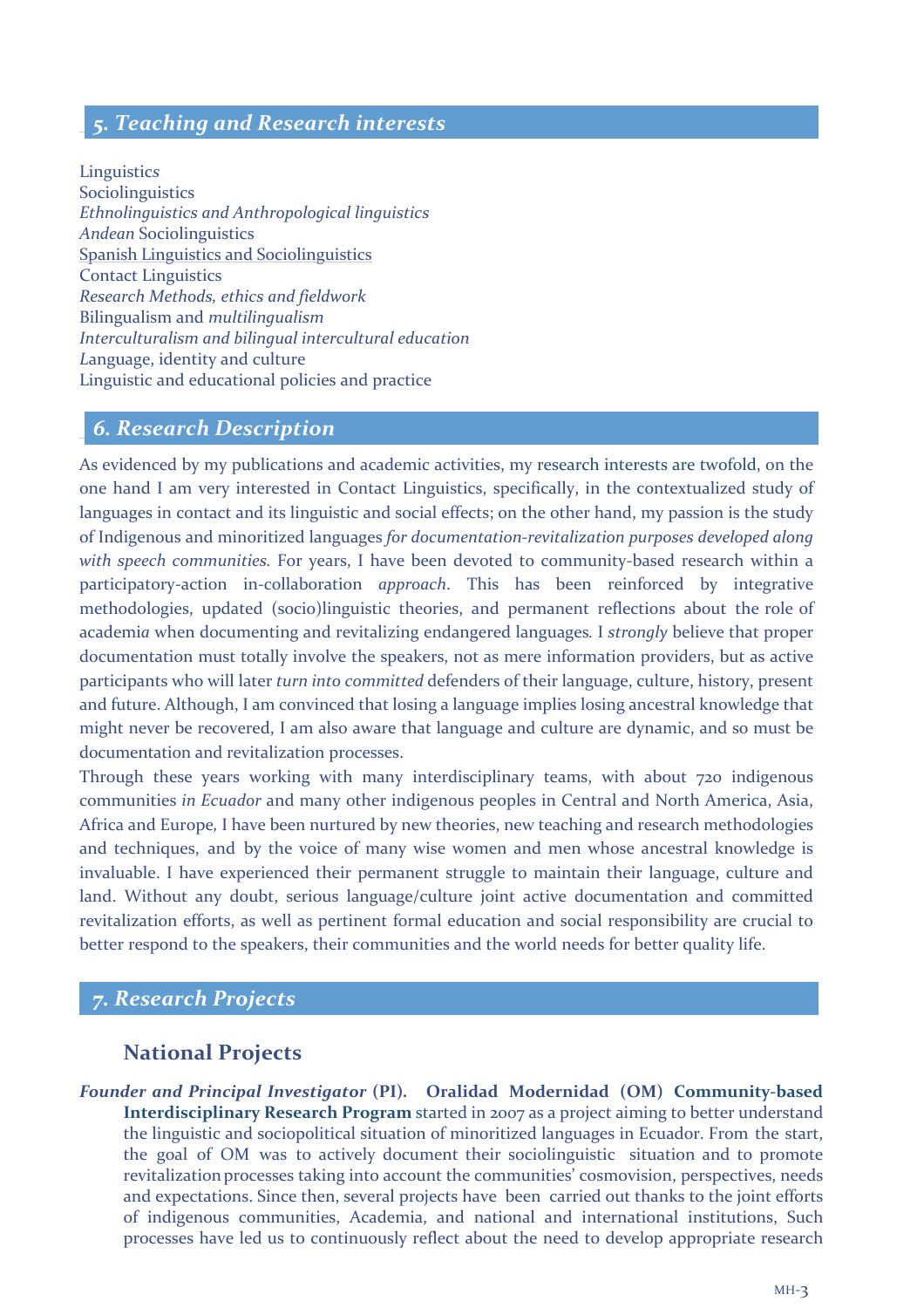theories, concepts and methodologies, as well as ethical research policies and practices (www.oralidadmodernidad.com; https://www.puce.edu.ec/oralidadmodernidad/noticias.php).

*Principal Investigator.* **GeolingüísticaEcuador**. (2010-2018). This project generated by Oralidad Modernidad (OM)*,* fulfilled the purpose of designing sociolinguistic georeferenced studies about the vitality of twelve Ecuadorian Indigenous languages and the Kichwa varieties through the country. Along with trained teams formed by indigenous speakers, national and international researchers and students; and OM members, we were able to work with around 720 indigenous communities and 6.700 indigenous interviewees. Although much of the data continues to be analyzed, linguistic vitality for all the sites of the study, has already been cartographically represented (https://oralidadmodernidad.org/geolinguistica/).

#### **Director. Ancestral Health Practices Narratives and Storytelling: Andean Indigenous Ecuadorian Voices**. (2017 to present). Co-participants: U. of Illinois Urbana-Champaign.

Through ethnographies, narratives, observation, free conversations and personal stories gathered with indigenous communities in three different Highland provinces, these projects have developed ethnographic lexicons related to the use of medicinal plants, preventive and curing practices. Most of all, it brought into evidence the wisdom of the elders, motivating younger generations to (re)learn about themselves, their ancestors, their history and to foresee their future with eagerness and pride. At the same time, the learned lessons about ancestral medicine turn into an asset to confront COVID-19, especially among the poorest communities. New projects such as seed recovering have been proposed by members of the communities. These projects have also turn into a testimony of how important preserving indigenous languages is in order to maintain not only the communities, but the ecosystem. (https://oralidadmodernidad.org/saberes-ancestrales/).

- **Co-researcher (PI2).** *Así dicen Mis Abuelos,* (As My Grandparents Say it, ADMA) (2010-2012)The goal of this nationwide project was to encourage intergenerational communication through art workshops, storytelling and intercultural encounters. The collected stories in local Spanish varieties and five different indigenous languages, then turned into educational and ludic printed and audiovisual materials, which returned to 6 500 families around the country (https://oralidadmodernidad.org/asi-dicen-mis-abuelos/).
- **Project PI.** *Let's learn in your language and my language.* As a follow up of the ADMA project, a project based on intercultural encounters and interlinguistic interpretation of local stories was created. Thanks to intercultural encounters with speakers of 5 different indigenous languages, one story of each one of the languages was interpreted into all the other languages and Spanish, was used as a lingua franca. In addition to the end-products which are multilingual stories, the actual intercultural activities triggered in depth discussions about identity issues, diversity, multiculturalism, interpretation techniques and the need to live in diversity with respect.
- **Co-researcher and coordinator**. *Voices that Bring us Together* (2012) Sign Language International Conference and Workshops. Along with the First Latin American Deaf Film Festival organized by Mayfe Ortega (https://www.youtube.com/watch?v=5-u0gu39MWU), I was in charge of the Sign Language International Conference called *Voices and Images that Bring usTogether* (Sp. 'Voces e imágenes que unen') which brought together filmmakers, actors, musicians, translators and interpreters from Great Britain, France, the United States and Latin America. While the Film festival took place in several Ecuadorian cities, the Conference took place at the Pontifical Catholic University of Ecuador. Today, Sign language is taught at several Universities and Institutes, and the Linguistics Department at Catholic University offers a Sign Language Technical Linguistic/Interpretation Degree. Several linguistic thesis about Sign language were also developed motivated by the aforementioned events(https://www.mayfeortega.com/festival-cine-sordo)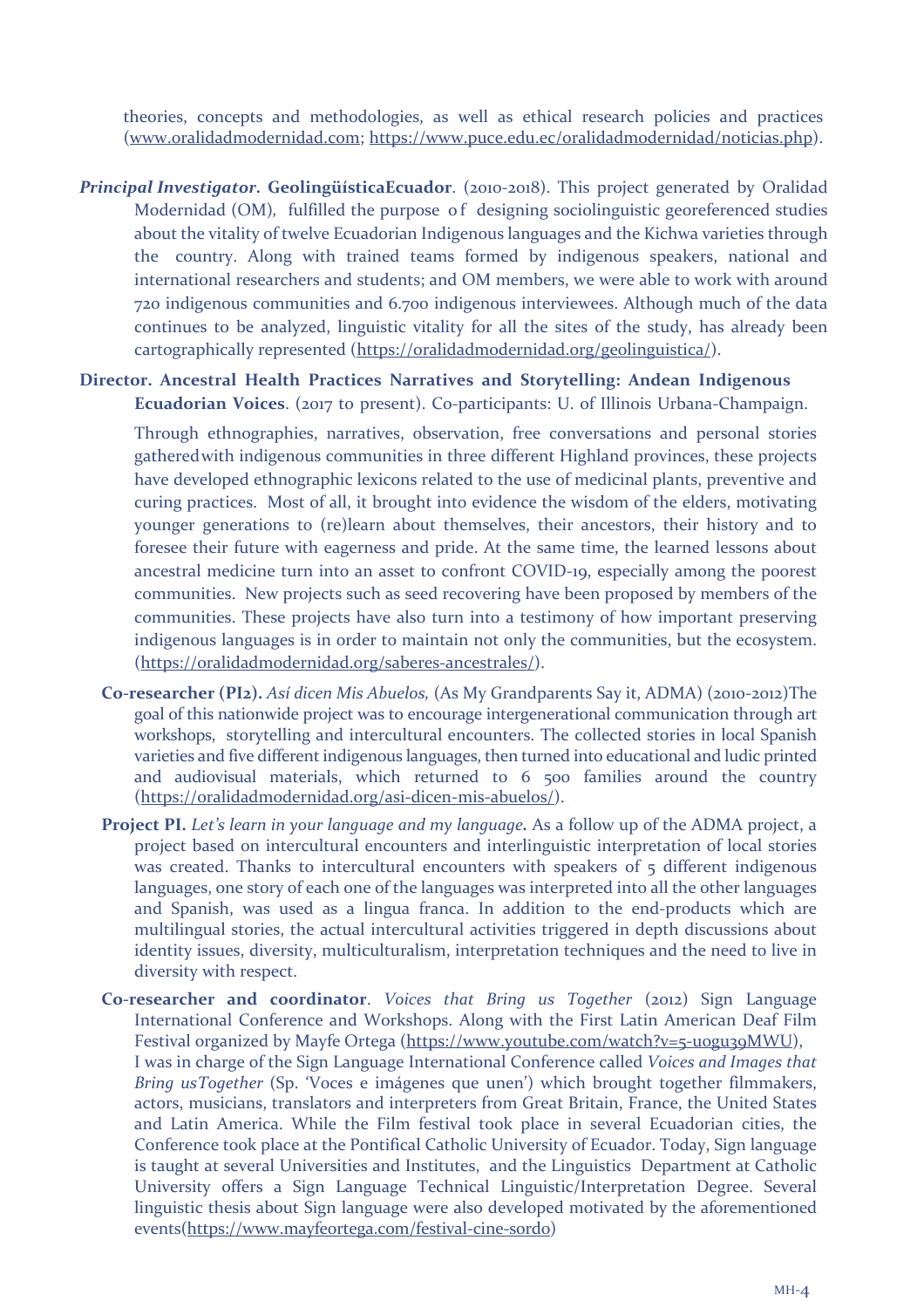# **International Projects**

- Latin American researcher and editor (2016-to date). Research to prepare the World Encyclopedia of Endangered Languages (second edition), directed by ChristopherMoseley, (Foundation for Endangered Languages, UK).
- **National Collaborator**. (2021 to October 2022). Belief states of vulnerable groups in crises in Latin America: a sociolinguistic and computational assessment (Indigenous Communities in Ecuador and Peru.) (Led by Olga Kellert. Gottingen University, Germany. (DFG-project GZ: KE 2048/1-1 AOBJ: 677880)
- **National Collaborator** (2016-to date). Indigenous Health, Minoritized Communities, and Covid-19. Project developed in Canada, Peru, Puerto Rico and Ecuador, led by Central Connecticut State University and the University of Illinois (Chicago). https://sites.google.com/view/saipmcovid19/home
- **Andean Ecuador Researcher and Editor** (May 2020-December 2024). *Spanish in contact. Oral corpus of Minority Languages* (COREC, *Corpus Oral de Referencia del Español en Contacto,* Fase I: Lenguas Minoritarias') Funded by The Ministry of Science and Innovation. Project ID: 2019- 105865GB-I00.
- **Ecuador coordinator** (March to June, 2022) *Coominar II. Alps and Andes in consonance. Methodological and intercultural Ayni: Beyond borders.* (Sp.: 'Alpes y Andes en consonancia. Ayni metodológico e intercultural: más allá de las fronteras) (Ayni, from Quechua: 'collaborative work for mutual benefit'). International virtual Seminar co-organized by Yvette Bürki, Berna University and Marleen Haboud, PUCE https://oralidadmodernidad.org/wpcontent/uploads/Conferencia\_Coominario\_2022.pdf.
- **Ecuador coordinator** (March to May, 2020) *Coominar I. Linguistic landscape International Coseminar: Berna and Quito in Contrast.* International virtual Seminar co-organized by Yvette Bürki, Berna University, and Marleen Haboud, PUCE) (\*Joint publication: Bürky, Yvette, Marleen Haboud y Diana Toro (eds.). 2021. Paisajes Lingüísticos de las dos orillas. Miradas trasatlánticas. Bogotá: Corporación Sociocultural La Metáfora) (https://oralidadmodernidad.org/paisajes-linguisticos-de-las-dos-orillas-miradastrasatlanticas/).
- **Andean Researcher** ( 2016 to 2019). *Spanish in contact with other languages II: Linguistic variation and change* (Sp.: 'Español en contacto con otras lenguas II: variación y contacto lingüístico'). Funded by the Ministry of Economics and Competitiveness and the European Fund for Regional Development. Project Reference: FFI2015-67034-P, MINECO/FEDER.
- **Andean Researcher (**2013- 2016). *Spanish in contact with other languages: Linguistic variation and change* (Sp.: 'Español en contacto con otras lenguas: variación y contacto lingüístico'). Funded by the Ministry of Economics and Competitiveness.
- **Co-researcher and organizer** (2011-2014). *Paradigms of Diversity.* Transcontinental three-year project developed with Dr. Rosaleen Howard (UK) in Newcastle Quito and México. This project was funded by the British Academy.
- **Andean Researcher (**2011-2012). *Linguistic Ideologies and Social Categories. From the Voices of under migratory status in Latin America*. Funded by Universidad Autónoma de Madrid and the Santander Group.
- **Researcher, Consultant and Editor of Andean Ecuador** (2010). *Language and Identity: Empowering Indigenous communities on the basis of their native language.* Sponsored the Spanish Agency for Development. Project Reference:A/030498/10.
- **Researcher, Consultant and Editor of Andean Ecuador** (2009-2011).*Linguistic and Discourse. Variation and Sociocultural Categories: Sociolinguistic and symbolic Borders within Multicultural Contexts.* Funded by the Board of Education and Science. Proyect Reference: FFI2008-04221.
- **Researcher, Consultant and Editor of the Andean Region** (2008-2011). UNESCO. *Atlas of the World Languages in Danger.* Supported by the Norwegian Ministry of Foreign Affairs.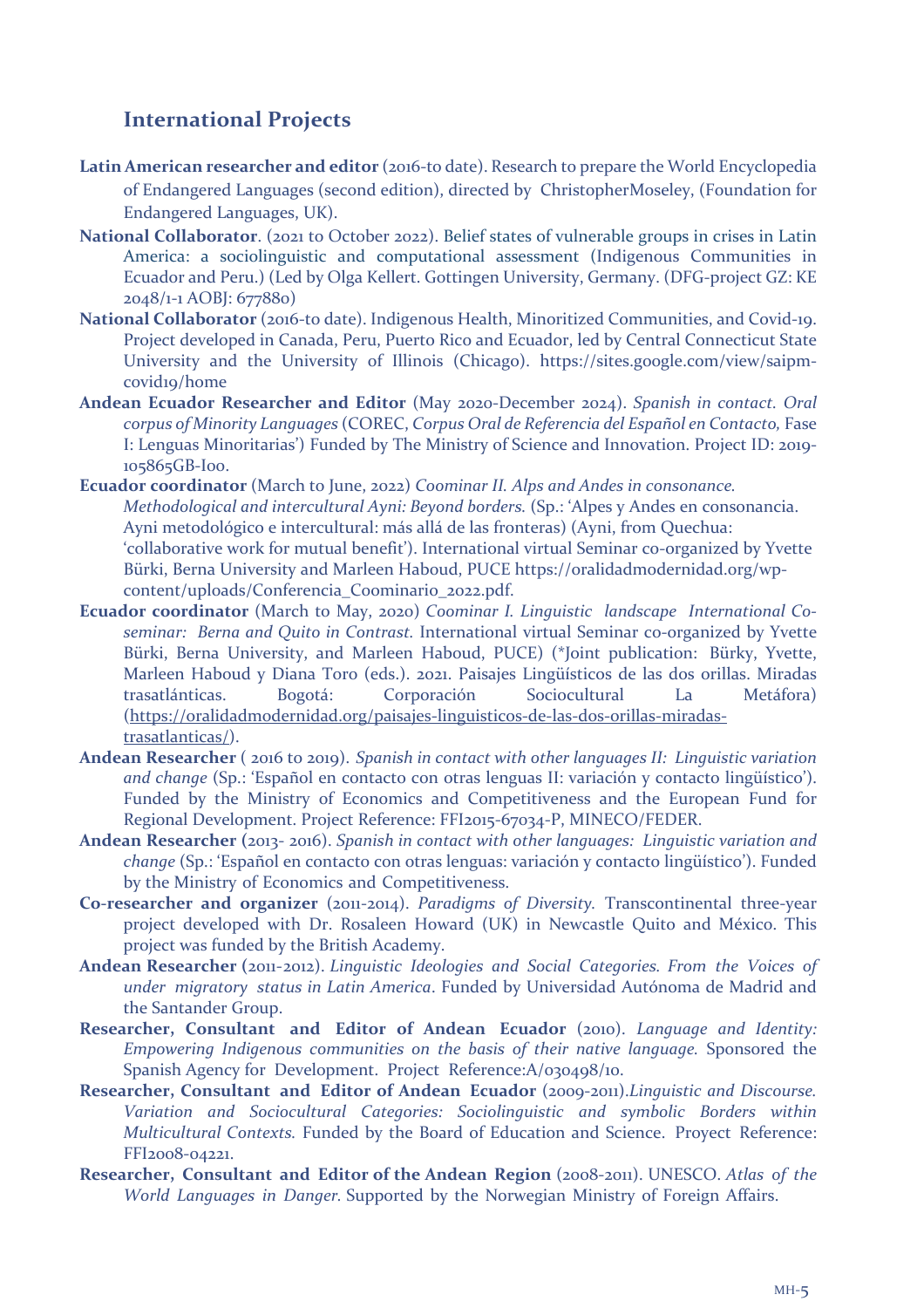**Regional researcher, Consultant and Editor** *Colombian and Ecuadorian Costal and Amazonian regions– Sociolinguistic Atlas of Latin American Peoples* (2009-2010). UNICEF, edited by Inge Sichra (https://www.unicef.org/tomo\_2\_atlas.pdf; ww.unicef.org/tomo\_1\_atlas.pdf)

- **Ecuador Researcher.** *Linguistic Change Within Contact Situations.* (2005-2008) Funded by the Board of Education and Science. Proyect Reference: HUM2005-04374.
- **Ecuador-Madrid Researcher** (2004-2005). *Linguistic and intercultural Strategies to Integrate Foreign children within the Formal system of Education. Linguistic Norm vs. Spanish Varieties.Funded* by Universidad Autónoma de Madrid and the Santander Group.

Between 1980 and 1997, and in 2006 and 2014, I worked in academic projects regarding Bilingual Intercultural Education, Literacy Programs, Linguistic documentation in Ecuador, Peru, and the United States, where I had the opportunity to work with several Indigenous communities and languages, such as Rama (Nicaragua). Additionally, I have also guided many national and foreign students to develop research in different Ecuadorian regions, which have turned into their final thesis and dissertations.

## *8. Awards, Grants, Scholarships*

#### **Awards and recognitions**

- **Georg Forster Research Award Alexander Von Humboldt Stiftung/ Foundation** (2018- 2019) This award is granted in recognition of a researcher's entire achievements to date to academics of all disciplines whose fundamental discoveries, new theories, or insights have had asignificant impact on their own discipline and beyond and who are expected to continue developing research of excellence (\*\*First Ecuadorian Social Science researcher receiving this award in 49 years) (https://www.romanistik.de/aktuelles/3629;)
- **International PUCE Award** (2020) For the commitment to internationalization and high-quality research develop with foreign universities *and institutions*.
- **International PUCE Award** (2019) For the commitment to internationalization and high-quality research develop with foreign universities *and institutions*.
- Nominated **Researcher of Excellence** by the Scientific Academic Committee (2017)
- **Fulbright Visiting Scholar Position** to *share knowledge and research experiences with North-American* U*niversities* of Minnesota, U*niversity* of Illinois (UrbanaChampaign) and U*niversity*  of Iowa, United States (2014).
- **World Bank McNamara Foundation Award** (Washington, United States) (1994). Also nominated Charlotte Conable Fellow

#### **Grants**

- **Pontifical Catholic University of Ecuador.** Research grants (2010-2015) to cover per diem, transportation and materials for fieldworkers.
- **The United States Ambassador Research fund** (2016-2017 and to 2018-2019) to develop the research Ancestral Health Practices Narratives And Storytelling: Andean Indigenous Ecuadorian Voices
- **Ecuadorian Ministry of Culture Fund** for the production of multilingual materials to enhance indigenous bilingual education (2010-2011).
- **Ecuadorian Ministry of Culture Fund** for the production of animated designs in indigenous languages (2009).
- **Spanish International Cooperation Fund** (AECID) (2003, 2007) to teach and develop research with universities in universities in Spain.
- **Foreign Language World Center Fund.** To participate at the First Hemispheric Conference of Indian Education Grant (Guatemala) (1998).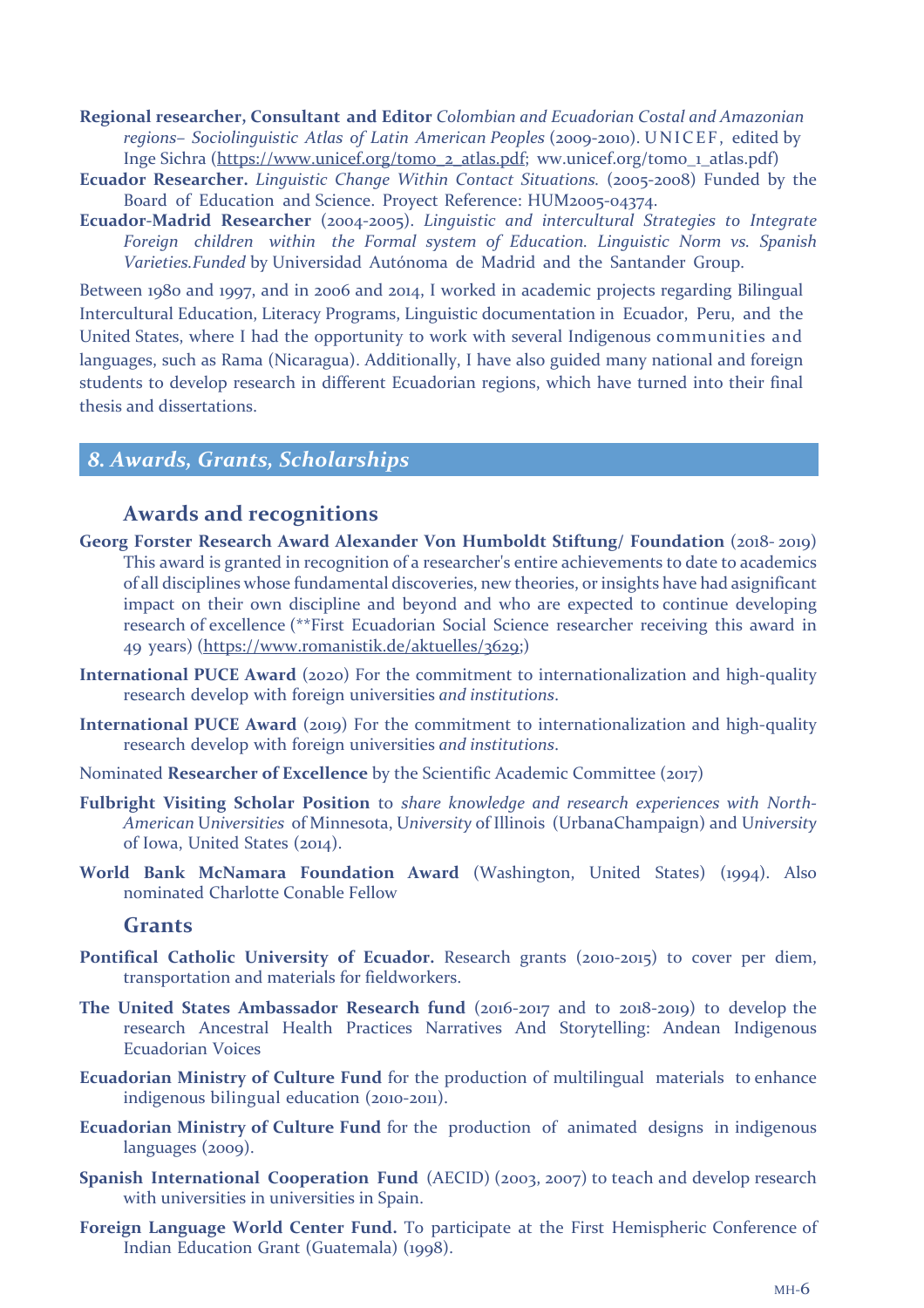# **Scholarships**

**Oregon University System scholarship** to obtain the Ph.D. degree in Linguistics (1992-1995).

**French Government Scholarship** to complete the diploma on Teaching French as asecond language (1982).

**Ford Foundation Scholarship** to obtain the MA in Anthropology in Peru (1978-1980).

## *9. Publications*

\*(Several of the listed publications are accessible at ResearchGate, Academia.edu, Google Scholar and https://oralidadmodernidad.org/publicaciones/, https://marleenhaboud.wixsite.com/marleen

# **Books and books in collaboration**

- Haboud, Marleen and Laura Morgenthaler (eds.). (forthcoming). Desafíos en la diversidad 3. Voces indígenas amenzadas y el despertar de las lenguas. Quito: Abya Yala/Ruhr Universität/Fundación Humboldt.
- Haboud, Marleen (forthcoming). La vitalidad de la lengua Tsa'fiki (e-book). Quito: Abya- Yala/PUCE Haboud, Marleen; Ortega, Fernando; Lutuala, Francisco; Toaquiza, Elsa & Manzano, Wilson. (2021). Jambic Yuyu Yuraguna. Plantas que curan (Cotopaxi Province). Quito: PUCE.
- Bürky, Yvette, Haboud, Marleen & Toro, Diana (eds.). (2021). Paisajes Lingüísticos de las dos orillas. Miradas trasatlánticas. Bogotá: Corporación Sociocultural La Metáfora.
- Haboud, Marleen; Sánchez-Avendaño, Carlos & Garcés, Fernando (eds.) (2020b).
- Desafíos en la diversidad 2. Desplazamiento lingüístico y revitalización: reflexiones y metodologías emergentes. Quito: Abya-Yala/UPS/PUCE.
- Haboud, Marleen; Ortega, Fernando; Farinango, Ernesto & Farinango, Alfonso. (2019). Jambij yuracuna. Plantas que curan (Imbabura Province). Quito: PUCE.
- Haboud, Marleen (coord). (2019). Lenguas en Contacto: Desafíos en la diversidad 1. Quito: **PUCE**
- Haboud, Marleen & Ortega, Mayfe. (2015). Voces e Imágenes que Unen. Quito: PUCE (https://oralidadmodernidad.wixsite.com/oralidad/publicaciones).
- Haboud, Marleen & Toapanta, Jesús. (2014). Voces e imágenes: Lenguas indígenas del Ecuador. Quito: PUCE (https://oralidadmodernidad.wixsite.com/oralidad/publicaciones)
- Haboud, Marleen & Ostler, Nicholas (eds.). (2013). Voces e Imágenes de las Lenguas en Peligro. Quito: Abya-Yala (translated to Spanish)

(https://oralidadmodernidad.wixsite.com/oralidad/publicaciones)

- Haboud, Marleen & Ostler, Nicholas (eds.). (2011). Endangered Languages: Voices and Images. (FELXV). Bath: Ed. Lulu.
- Krainer, Anita; **Haboud, Marleen**, Yánez, Fernando, Gómez, Jorge & Vallejo, Ivette. (2008*c*). Documentos legales de base relacionados con pueblos y nacionalidades indígenas. Quito: Manthra Editores.
- Haboud, Marleen. (2003). Quichua and Spanish in the Ecuadorian Highlands. The effects of Longterm contact *(English translation).* Quito: PUCE/ Quality Print.
- Haboud, Marleen. (1998). Quichua y castellano en los Andes ecuatorianos: los efectos de un contacto prolongado. Quito: Abya-Yala/GTZ.
- Haboud, Maboud, et.al. (1985) Caimi Nucanchic Shimiyuc Panca (Quichua-Spanish dictionary). Quito: PUCE-CIEI.

# **Book Chapters**

Haboud, Marleen & Montero, Verónica. (under review). Ecuadorian and Colombian Spanish in Contact. In: Cerno, Leonardo; Döhla, Hans-Jörg; Gutiérrez Maté, Miguel; Hesselbach, Robert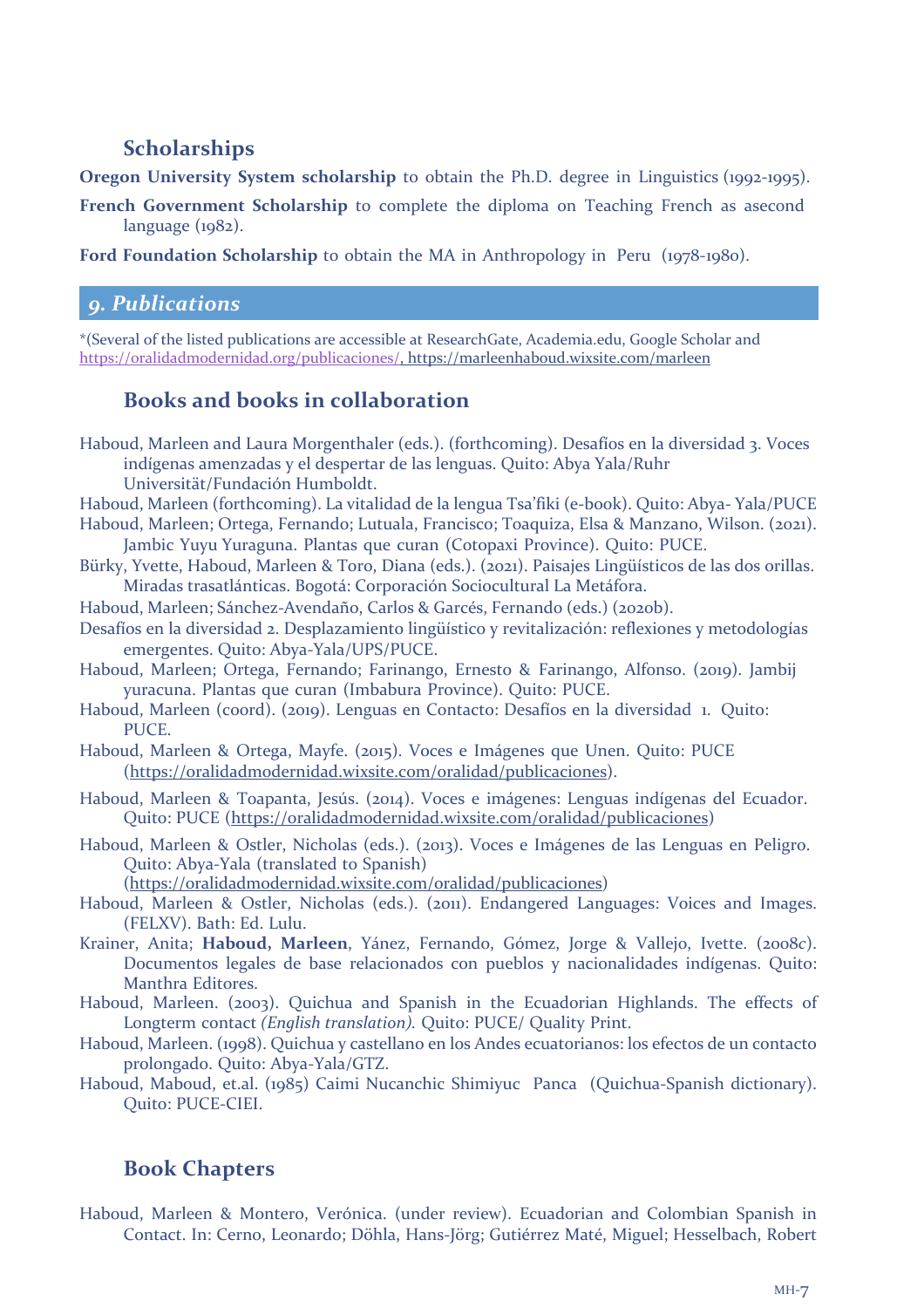& Steffen, Joachim (eds') *Contact varieties of Spanish and Spanish-lexified contact varieties.*  Mouton De Gruyter.

- Haboud, Marleen (under review). Indigenous Languages in Latin America. In Moseley, Christopher (ed.). Encyclopedia of Endangered Languages. UK: De Gruyter.
- Godenzzi, Juan Carlos & **Haboud, Marleen** (forthcoming). El español en contacto con las lenguas originarias en Bolivia, Ecuador y Perú. In Moreno-Fernández, Francisco & Caravedo, Rocío (eds.). Handbook of Spanish Dialectology. UK: Taylor and Francis Group.
- Haboud, Marleen & Limerick, Nicholas. (2017). Language Policy and Education in the Andes. In Teresa Mc Carthy & Stephen May (eds.): Encyclopedia of Language and Education. New York: Springer, 1-13*.*
- Haboud, Marleen; Howard, Rosaleen; Cru, Josep & Freeland, Jane. (2016). Linguistic human rights and language revitalization in Latin America and the Caribean. In Coronel Molina, Serafín & Mc Carthy, Teresa (eds.): The Handbook of Indigenous Language Revitalization in the Americas. New York: Routledge, 201-224.
- Haboud, Marleen. (2010). South America and the Andean Region. In Moseley, Christopher(ed.): Atlas de las Lenguas del Mundo en Peligro, (pp. 95-102). Valencia: UNESCO.
- Haboud, Marleen. Ecuador. (2009a). Ecuador Amazónico. In Sichra, Inge (ed.) Atlas sociolingüístico de los pueblos indígenas de América Latina. I, V (pp. 333-358). UNICEF/FUNPROEIB Andes.
- Haboud, Marleen. (2009b). Ecuador en el Pacífico. In Sichra, Inge (ed.) Atlas sociolingüístico de los pueblos indígenas de América Latina. I, V (pp. 652-659). UNICEF/FUNPROEIB Andes.
- Haboud, Marleen. & de la Vega, Esmeralda. (2008). Ecuador. In Palacios Alcaine, Azucena (coord.) El español en América. Contactos lingüísticos en Hispanoamérica. Barcelona, Ariel (pp. 161- 188).
- Haboud, Mar*l*een & King, Kendall. (2007a). Ecuadorian Indigenous Language and Education Policy and Practice: Recent Challenges and Advances. In Bauldauf, Richard Robert Kaplan (eds.). Language Planning and Policy. Latin America Vol.1. Ecuador, Mexico and Paraguay. Multilingual matters (pp. 105-114).
- King, Kendall & Haboud, Mar*l*een. (2007b). Language planning and policy in Ecuador. En Bauldauf, Richard Robert Kaplan (eds.): Language Planning and Policy. Latin America. Ecuador/México/Paraguay: Multilingual matters, 39-104.
- Haboud, Marleen. (2004). Políticas lingüísticas en Ecuador: entre éxitos, fracasos y esperanzas. In Ariadna Lluis i Vidal-Folch y Azucena Palacios (eds.): Lenguas vivas en América Latina: IV Jornadas Internacionales sobre Indigenismo Americano, 155-172. Barcelona/Madrid: Institut Català de Cooperació Iberoamericana/ Universidad Autónoma de Madrid (Spanish and Catalan versions).
- King, Kendall & Haboud, Marleen. (2002). Language Planning and Policy in Ecuador. In Kaplan, Robert Richard B. Baldauf Current Issues in Language Planning, 3(4), 359-424. Multilingual matters.

# **Articles**

- Haboud, Marleen. (forthcoming). Desde la documentación activa a la revitalización contextualizada: experiencias con comunidades kichwahablantes en Ecuador. In Kvietok Dueñas, Frances & Hornberger, Nancy H. IJSL Special Issue. DeGruyter.
- Haboud, Marleen & Ortega, Fernando. (forthcoming). Lenguas indígenas en el Ecuador. In Haboud, Marleen & Morgenthaler, Laura (eds'). (in press). Desafíos en la diversidad 3. Voces indígenas amenazadas y el despertar de las lenguas. Quito: Abya Yala/Ruhr Universität/Fundación Humboldt.
- Haboud, Marleen. (Forthcoming, July 2022). Kichwa y castellano en los Andes ecuatorianos: historia e innovaciones. En Danler, Paul & Harjus, Jannis (eds.), The languages of the Americas – Las lenguas de las Américas. Berlín: Ed. Logos
- Haboud, Marleen & Ortega, Fernando. (Forthcoming, October 2022). The Waotededo language and the effects of intense contact. In Moseley, Christopher & Derhemi, Eda. Endangered Languages in the 21st Century. In honor of Nicholas Ostler. Taylor and Francis Group.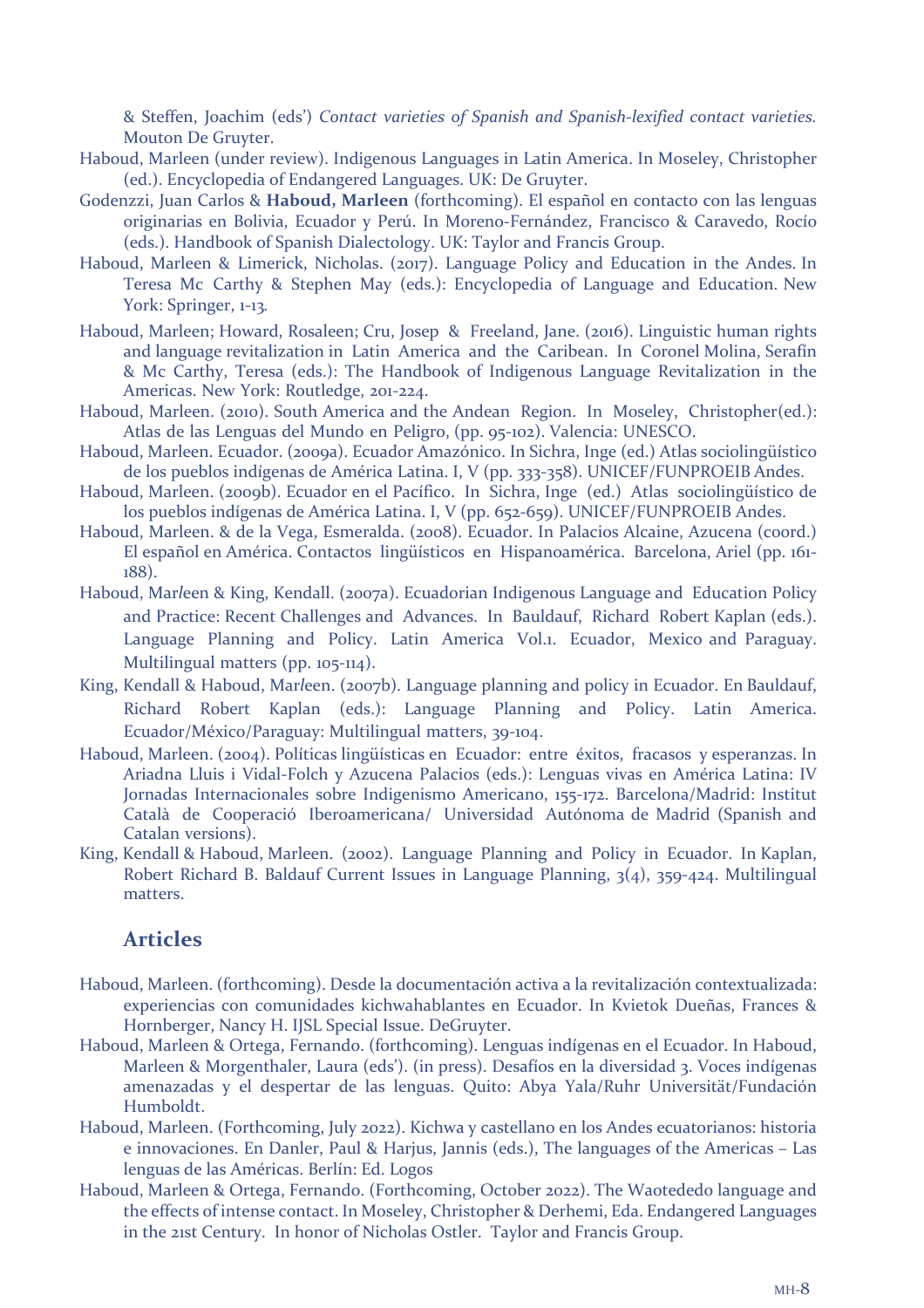- Haboud, Marleen. (Forthcoming- December 2022). Las múltiples facetas de la migración y el contacto lingüístico. De (re)encuentros y desencuentros. In Speranza, Adriana. Homenaje a Angelita Martínez. La Plata: Subsecretaría de Publicaciones de la Facultad de Humanidades y Ciencias de la Educación. Universidad Nacional de La Plata.
- Haboud, Marleen. (2022). Aprendamos en tu lengua y en mi lengua. En Pato*,* Enrique (ed.). *Estudios ofrecidos al profesor Juan C. Godenzzi*. Ottawa: Alter/Lugar Común.
- Haboud, Marleen. 2022. Español de contacto en la Amazonía ecuatoriana. Notas preliminares. Disponible en https://oralidadmodernidad.org/publicaciones/
- Chacón, Gerardo; **Haboud, Marleen**; Howard, Rosaleen; Manresa, Antonia & Zurita, Julieta. (2021). (Mis)communication in the COVID-19 era. Bulletin of Latin American Research, Special Issue on the effects of COVID-19 in Latin America. Journal of the Society for Latin American Studies (Willey online library (https://onlinelibrary.wiley.com/journal/14709856).
- Haboud, Marleen (2020a). Revisitando Entrevistadores indígenas: un reto a los estereotipos. En Palacios, A. y Sánchez, M. *Metodologías de investigación*. (pp.25-46). Madrid: De Gruyter.
- Haboud, Marleen. (2020b). Propuestas metodológicas para la investigación interdisciplinaria como interacción social. En Bürki, Yvette & Patzelt, Carolin (eds.) *Desafíos metodológicos en la sociolingüística hispánica actual,* vol. monográfico, Iberoromania (91): 52–76. Berlín: de Gruyter Mouton.
- Haboud, Marleen & Ortega, Fernando. (2020c). La salud como fuente de revitalizaciónlingüísticocultural: experiencias interdisciplinarias en los Andes ecuatorianos. InHaboud, Marleen; Sánchez-Avendaño, Carlos & Garcés Fernando (eds.). *Desafíos en la diversidad 2. Desplazamiento lingüístico y revitalización: reflexiones y metodologías emergentes*, (77-95) Quito: Abya-Yala/UPS/PUCE/ DIPALICORI.
- Haboud, Marleen (2020d). ¡No te olvidarás la mascarilla! La cortesía en el español andino ecuatoriano. Memorias No. 79, año 2019, de la AEL, Tomo I, 327 - 343. Cuenca: Editorial de la Universidad de Cuenca.
- Ortega, Fernando; **Haboud, Marleen**; Farinango, Ernesto; y Farinango, Alfonso (2020). From local ancestral practices to universal antiviral uses: Medicinal plants used among indigenous communities in Ecuadorian Highlands. Estado Unidos: American International Journal of Social Science (https://www.aijssnet.com)
- Haboud, Marleen & Ortega, Fernando. (2019a). El Waotededo y los efectos de un contacto intenso. In Haboud, M. (coord.). Lenguas en contacto: Desafíos en la diversidad 1 (p. 229-265). Quito: PUCE.
- Haboud, Marleen (2019b). Documentación activa con, desde y para los hablantes de lenguas amenazadas. In, Kerstin Störl, Teresa Valiente Catter & Eva Gugenberger (eds.). Berlin: Peter Lang editors ( https://www.peterlang.com/view/9783631766033/xhtml/fm\_toc.xhtml)
- Haboud, Marleen. (2019c). Educación Intercultural Bilingüe en el Ecuador: entre la contradicción, la fragmentación y la esperanza. Elad-Silda. Francia (Accesible en: https://publicationsprairial.fr/elad-silda/index.php?id=579)
- Haboud, Marleen. (2019d). Estudios sociolingüísticos y prácticas comunitarias para la documentación activa y el reencuentro con las lenguas indígenas del Ecuador. Visitas al Patio. Universidad de Cartagena y Universidad de Paris VII. (Accesible en: https://edcs.unicartagena.edu.co/index.php/visitasalpatio/article/view/2314/1861)
- Haboud, Marleen (2019e). Perífrasis de gerundio y causatividad en el castellano andino ecuatoriano: una mirada desde la gramática de las construcciones. En Palacios, Azucena & Pfänder, Stefan (coord's): *Revista Internacional de Lingüística Iberoamericana*. Madrid/Frankfurt: Iberoamericana Vervuert, 97- 117.
- Palacios, Azucena & **Haboud, Marleen** (2018). Dejar + gerundio en el castellano andino ecuatoriano. In Mutz, Katrin; Patzelt, Carolin; Reyna, Facundo & Spiegel, Carolina (eds.). Migración y contacto de lenguas en la Romania del siglo XXI. Frankfurt am Main: Peter Lang.
- Haboud, Marleen & Palacios, Azucena (2017). Imperatividad y atenuación en el castellano andino ecuatoriano. En Palacios, Azucena (coord.): *Variación y cambio lingüístico en situaciones de contacto*. Madrid: Iberoamericana, 7-54.
- Haboud, Marleen y Ortega, Mayfe. (2015). Reflexiones sobre prácticas interculturales e interlingües. Más allá de las lenguas y las culturas oficiales (ms)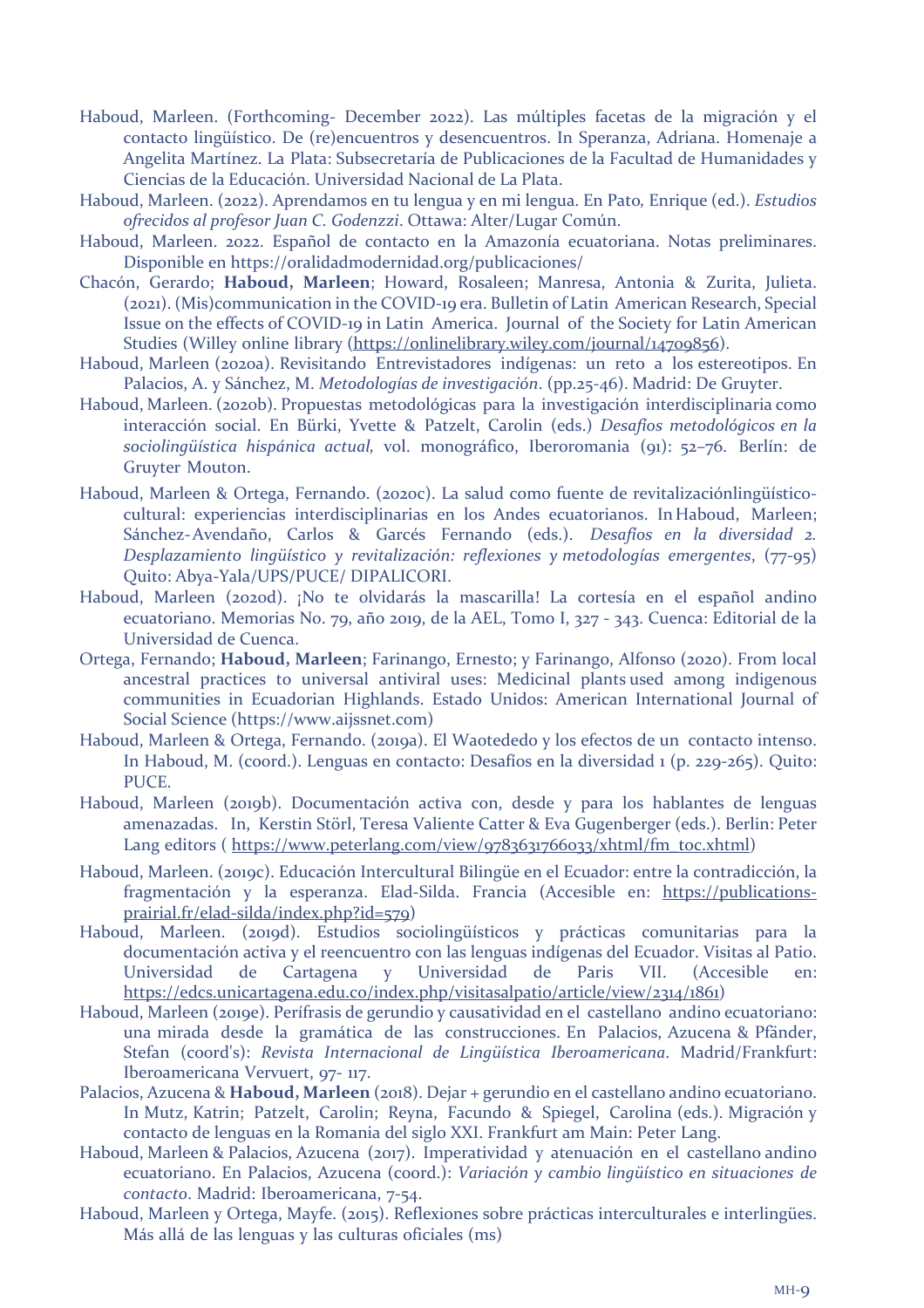(https://www.academia.edu/12005359/Reflexiones\_sobre\_pr%C3%A1cticas\_intercultural es e interling%C3%BCes)

- Haboud, Marleen. (2014)*.* Vulnerabilidad lingüística en Ecuador: la lengua awapit. In IIColoquio Internacional de Estudios Latinoamericanos de Olomouc*.* (CIELO2): E n *Lengua y Política en América Latina: Perspectivas Actuales*. Olomouc:Palacký University, República Checa, 119-147.
- Mayorga, Olga & **Haboud, Marleen** (2013). Geolingüística Ecuador: un estudio interdisciplinario sobre la vitalidad de las lenguas ancestrales del Ecuador. En Haboud, Marleen & Nicholas Ostler (eds.). *Voces e Imágenes de las Lenguas en Peligro*. Quito: Abya Yala, 73-77.
- Toapanta, Jesús & Haboud, Marleen. (2012a). Quichua of Imbabura: A Brief Phonetic Sketch of Fricatives. International Journal of Linguistics, vol. 4, no. 2. (http://.questia.com/library/1G1-304940599/quichua-of-imbabura-a-brief-phonetic- sketchof-fricatives).
- King, Kendall & **Haboud, Marleen**. (2012b). International Migration and Quichua Language Shift in the Ecuadorian Andes. In McCarty, Teresa (ed.) Ethnography and Language Policy. NY: Routledge, 139-160.
- Mayorga, Olga & **Haboud, Marleen**. (2011a). Geolingüística Ecuador: un estudio interdisciplinario sobre la vitalidad de las lenguas ancestrales del Ecuador. In Haboud, Marleen & Nicholas Ostler (eds.): Voices and Images of Endangered Languages. Bath:Ed. Lulu, 137-144.
- Haboud, Marleen. (2009a). Teaching foreign languages: A challenge to Ecuadorian bilingual intercultural education. In Fernando Miño (ed.): Teaching and Learning EFL in Spanish Speaking Contexts. North America: International Journal of English Studies, vol. 9, no. 1, 63-80 (https://files.eric.ed.gov/fulltext/EJ878412.pdf).
- Haboud, Marleen. (2009b). ¿Lenguas extranjeras para las minorías étnicas? Revista Signo Seña, Instituto de Lingüística de la Facultad de Filosofía Letras de la Universidad de Buenos Aires. No.18.
- Haboud, Marleen. (2008a). Mujeres andinas migrantes: creando fronteras, vulnerabilizando límites. En García, Inés; Palacios, Azucena & I. Rodríguez (eds.). Fronteras exteriores e interiores: indigenismo, género e identidad. Muenchen: Native America (pp. 92-104).
- Haboud, Marleen. (2008b). Mujeres andinas: migración, tradición, medios y modernidad. En Hofman, S. (ed.) Más allá de la nación: medios, espacios comunicativos y nuevas comunidades imaginadas. Berlín: Tranvía Sur (pp.123-141).
- Haboud, Marleen. (2007a). La Amazonía ecuatoriana: entre nuevas políticas y viejas colonizaciones. En M. Schrader-Kniffki y L. Morgenthaler García (eds.): La Romania en interacción: entre historia, contacto y política. Ensayos en homenaje a Klaus Zimmermann. Madrid/Frankfurt: Iberoamericana/Vervuert, 759-782.
- Haboud, Marleen (2007b). Las lenguas extranjeras en la educación de las minorías étnicas ecuatorianas. Signo y Seña; No 18 (Year 2007).Buenos Aires http://revistascientificas.filo.uba.ar/index.php/sys/article/view/5792)
- Haboud, Marleen (2007c). The Impact of Demographic Shifts on Linguistic, Cultural and Biological Diversity. In Persic, Ana & Gary Martin (eds.). Links between Biological and Cultural Diversity. Report of the International workshop organized by UNESCO with support from The Christensen Fund. Paris: UNESCO.
- Haboud, Marleen. (2006a). Políticas Lingüísticas y Culturales: el caso de la Amazonía Ecuatoriana. En UNESCO. Lenguas tradiciones orales de la Amazonía. ¿Diversidad en peligro?, 181-251. Habana: UNESCO/Casa de las Américas.
- Haboud, Marleen, Krainer, Anita & Yánez, Fernando (2006b). Bilingual Intercultural Education in Ecuador. A historical overview. In, Lluis I Vidal Folch Ariadna Barcelona: Institut Català de Cooperació Iberoamericana (ICCI
- Haboud, Marleen. (2005a). El gerundio de anterioridad entre bilingües quichua-castellano y monolingües hispanohablantes de la sierra ecuatoriana. UniverSOS. No. 2, 9-39. Universidad de Valencia.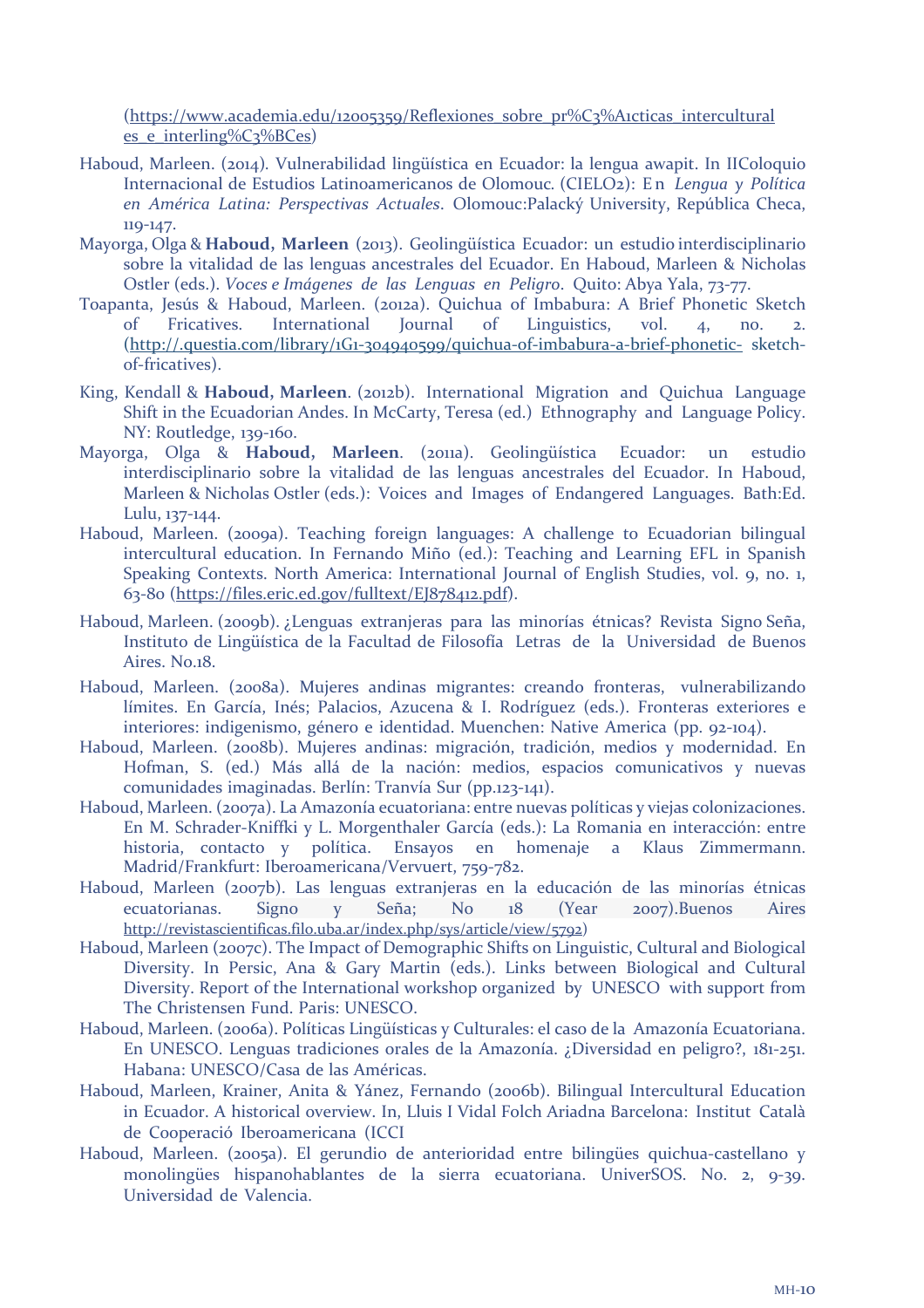- Haboud, Marleen. (2005b). De investigados a investigadores. Investigación sociolingüística como refuerzo de la identidad. En Coronel Molina, Serafín y Linda Grabner (eds.). Lengua e identidad en los Andes: perspectivas ideológicas culturales, 173-192. Quito: Abya-Yala
- Haboud, Marleen. (2005c). Quichua Ecuatoriano: del poder simbólico al poder real. Contacto Lingüístico en los Andes. En Olbertz, Hella & Muysken, Pieter (eds.). Encuentros conflictos. Bilingüismo contacto de lenguas en el mundo andino. lingüísticos sociales, 13-57. Ámsterdam: Vervuert.
- Haboud, Marleen. (2004a). Quichua Language Vitality: An Ecuadorian Perspective. In King, Kendall y N. Hornberger. Quichua in the Andes and the world: Looking back and lookingforward. The International Journal of the Sociology of Language (Special Issue: QuechuaSociolinguistics.
- Haboud, Marleen. (2004c). El español y las lenguas indígenas en el Ecuador de hoy. III Congreso Internacional de la Lengua Española. Rosario: Centro Virtual Cervantes. (http://congresosdelalengua.es/rosario/ponencias/aspectos/haboud\_m.htm).
- Haboud, Marleen. (2003). ¿Interculturalidad, balance o sordera visual? En Eva Gugenberger (ed.): Comunicación intercultural en América Latina. ¿Del conflicto al diálogo? Frankfurt am Main: Peter Lang. 32, 141-168.
- Haboud, Marleen. (1999a). Vitalidad lingüística del quichua ecuatoriano. Opúsculo 21. Quito: PUCE/XEROX.
- Haboud, Marleen. (1999b). Investigación Sociolingüística: más allá del empoderamiento. Opúsculo 21. Quito: PUCE/XEROX.
- Haboud, M. (1998). ¿Lenguas extranjeras para los minorizados ecuatorianos? Opúsculo Series No. 20. Quito: PUCE/XEROX.
- Haboud, Marleen. (1997). Grammaticalization, Clause Union and Grammatical Relations in Ecuadorian Highland Spanish. In Givón, Talmy (ed.). Grammatical Relations: A Functionalist Perspective, 199-232. Amsterdam/Philadelphia: John Benjamins.
- Haboud, Marleen. (1995a). La actitud de la población urbana de Quito hacia el quichua y sus Hablantes. Revista Pueblos Indígenas y Educación 27-28, 133-167. Quito: Abya-Yala.
- Haboud, Marleen. (1995b). Breve reseña de la educación bilingüe en Ecuador. Winak Boletín Intercultural. Guatemala: Universidad Rafael Landivar 11/1-4: 29-42.
- Haboud, Marleen. (1991a). Distribución del Uso del Quichua y el Castellano en la Sierra Ecuatoriana. (Use and Distribution of Quichua and Spanish in Ecuadorian Highlands) Quito: GTZ/EBI.
- Haboud, Marleen. (1991b). Roles sexuales vistos desde la educación formal. Revista de la Universidad Católica del Ecuador. Year XVI: 51.
- Haboud, Marleen. (1986). El papel de los textos escolares en el proceso de socialización. Revista Pueblo e Imágenes. Nos. 4. Quito: CEPAR.
- Haboud, Marleen. (1985). La Variante Lingüística del Poblador Rural su Influencia en la Educación. Revista de la Universidad Católica del Ecuador. Año XIII: 43-101. Quito: PUCE.
- Haboud, Marleen. (1980a). Educación formal el proceso de socialización. Revista Debates en Antropología. No. 2. 1980. Lima: Pontifica Universidad Católica del Perú.
- Haboud, Marleen. (1980b). Educación formal: un doble proceso. El caso de San Pedro de Casta. Revista Debates en Antropología. No. 5. Lima: Pontifica Universidad Católica del Perú.
- Haboud, Marleen. (1978). Evaluación de la Educación Bilingüe y monolingüe en Magipambay Calhua. PUCE: Instituto de Lenguas y Lingüística.

## *10. National and International Conferences, Workshops and Seminars*

\*The list below only includes conferences offered between 2022 and 2019. Former presentations can be seen at https://www.puce.edu.ec/oralidadmodernidad/noticias.php;

#### https://marleenhaboud.wixsite.com/marleen. For additional information, contact the author.

#### **2022**

**Does losing kichwa impact on Ecuadorian Andean Spanish?** International colloquium About Spanish in contact. Universidad Autónoma de Madrid, Spain (May 26<sup>th</sup>. 2022)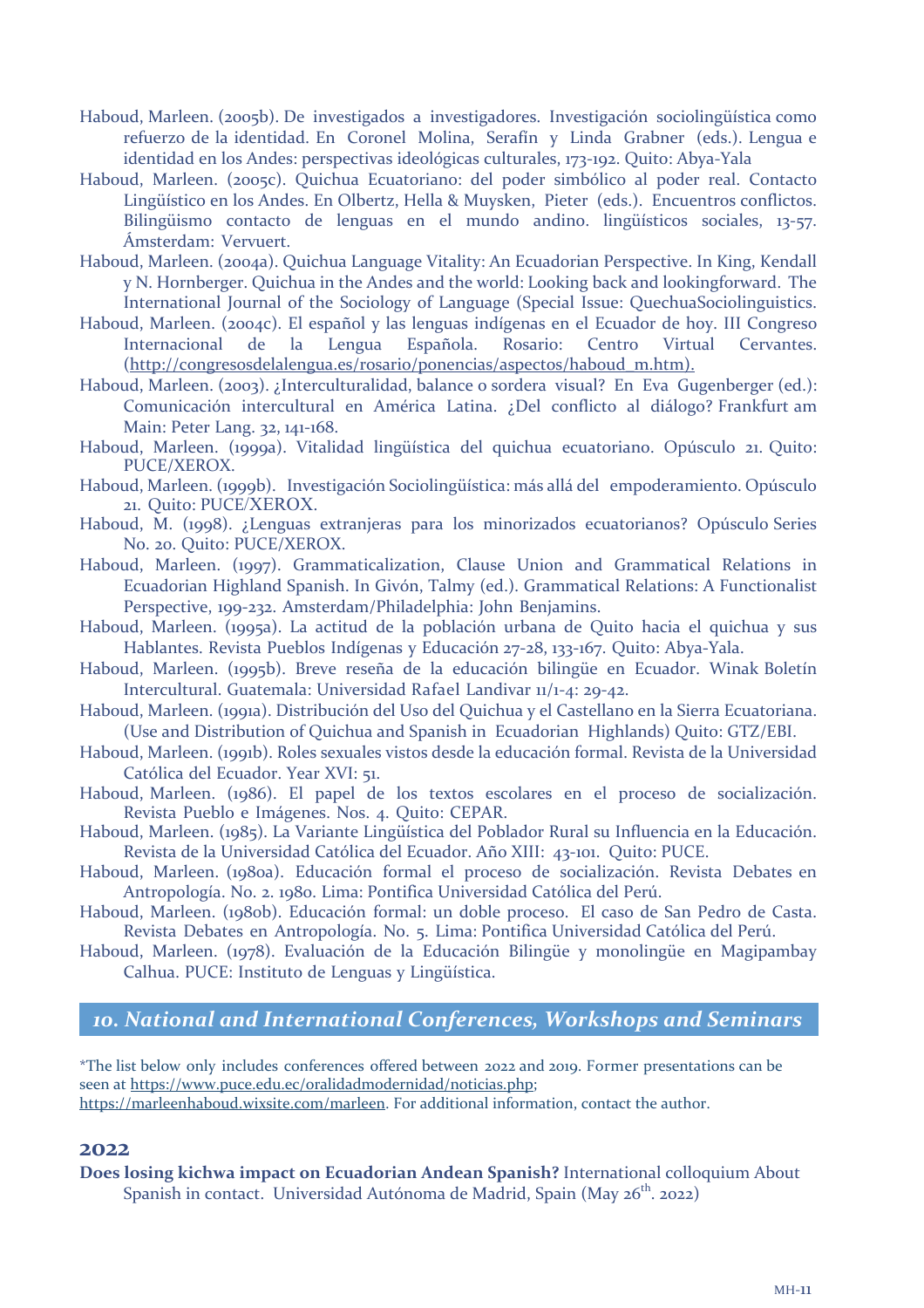- **Multilingualism, Cosmovision and Formal Education***.* Day of Indigenous Languages celebration in Peru (Comments to plenary conference) (May 27, 2022). (https://oralidadmodernidad.org/la-voz-de-los-pueblos-originarios-multilinguismo-ycosmovision/
- **World Indigenous Languages: documentation and revitalization efforts***.* First International Conference of Linguistic Revitalization: Shimi Muyuta Tarpushpa (Quechua: 'Planting revitalization seeds'). Conference co-organized with Ecuadorian Kichwa Indigenous Associations. Ibarra, Ecuador (April 27- 29, 2022)
- **Indigenous Ecuadorian Languages: Documentation-Revitalization as Integrated Processes.** Ohio State University. (April 15, 2022)
- **Jambic Yuyu Yuraguna: Reencountering with Ancestral knowledge in the Ecuadorian Andes**. Université de Quebec à Montreal, UQÀM (Canadá) (April 06, 2022).
- **Contributions of indigenous cultures and languages to today's society***.* To Honor the International Decade of Indigenous languages. Catholic University of Murcia (Spain) (Feb. 26, 2022).

**Ecuador: A Multidiverse Country** AIES Abroad International Exchange Studies Program in Ecuador. (Feb. 24, 2022).

- **International exchange programs to enhance education***.* Ruhr Universität and PUCE monthly encounters. (online) (Feb. 21, 2022).
- **Journal Presenter for the Andean Region.** *International Journal launching. Living Languages.* International Multilingual Journal devoted to sustainable revitalization processes (Feb. 21, 2022).
- **Linguístic-cultural research to improve the speakers' life: The Oralidad Modernidad corpus of Ecuadorian Indigenous Languages***.* Korea, Institute of Latin American Studies, Korea. International Conference Implementing a New Paradigm in the Post-Covid 19 World (online). (Feb. 14-16, 2022) **Lenguas indígenas en Ecuador: documentación-revitalización como procesos**

**integrados.** Diálogos de la Diversidad Latin American Faculty of Social Sciences, FLACSO. (Jan. 13, 2022)

#### **2021**

- **Let's learn in my language and your language**. IV Ecuadorian Conference of Anthropology and Archeology. Quito: Ecuador. https://oralidadmodernidad.org/iv-congreso-ecuatoriano-deantropologia-y-arqueologia/ (Dec. 01, 2021).
- **Jambic Yuyu Yuraguna: Ancestral Healing Herbs and Plants.** (Presented with quechua speakers team: Ernesto Farinango, Elsita Toaquisa and Alfonso Farinango). IV Ecuadorian Conference of Anthropology and Archeology. Quito: (Dec. 03, 2021) .https://oralidadmodernidad.org/ivcongreso-ecuatoriano-de-antropologia-y-arqueologia/
- **My language is not dead.** International seminars: Dialogues of Diversity. FLACSO, Ecuador. https://oralidadmodernidad.org/mi-lengua-no-ha-muerto-flacso/ (Nov. 13, 2021 ).
- **The Implications of Working Inside Bilingual Communities.** Universidad Autónoma de México (UNAM) https://oralidadmodernidad.org/reflexiones-entorno-al-contacto-linguistico/ (Nov. 5, 2021).
- **El impacto de las lenguas indígenas en el español andino ecuatoriano.** Trilingual seminars. Université de Quebec à Montreal (UQÀM) (Nov. 3, 2021).
- **De investigadores a investigados: rompiendo estereotipos.** Trilingual seminars. Université de Quebec à Montreal (UQÀM) (Nov. 3, 2021).

#### **2020**

**Spanish in contact with Indigenous Languages in Ecuador.** Institut für Romanistik Innsbruck Universität, Austria. https://oralidadmodernidad.org/panoramica-del-espanol-andinoecuatoriano/ (Nov. 03, 2020).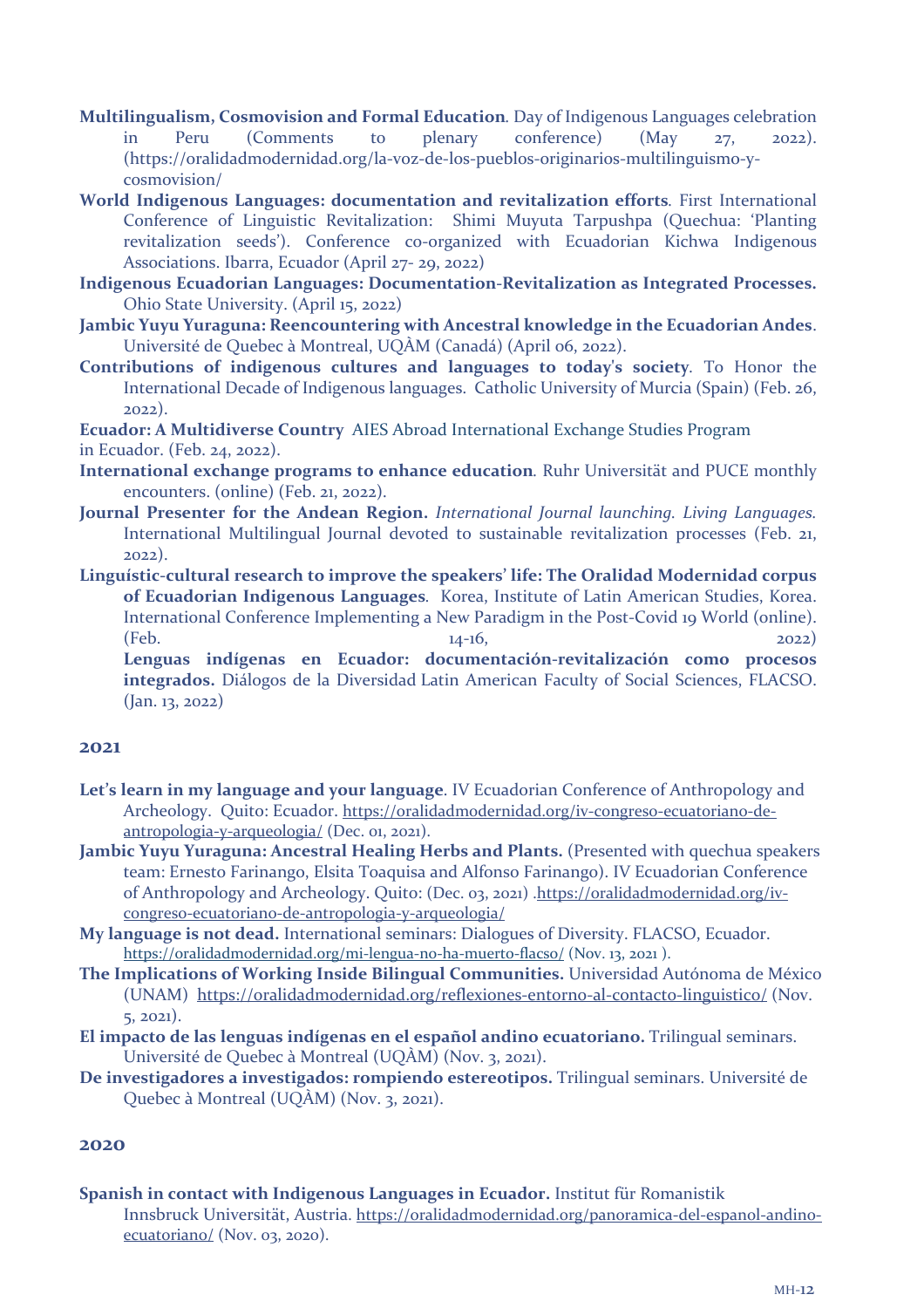- **Active Geo-documentation and Revitalization Experiencies with Indigenous languages in Ecuador**. Institute of Linguistic Policies (IPOL), Brazil. https://oralidadmodernidad.org/serieslinguas-e-politicas/ (Oct. 20, 2020).
- **The Trajectory of the Oralidad Modernidad Interdisciplinary Research Program and Several of its Projects***.* Lausanne University, Switzerland. https://oralidadmodernidad.org/conferencia-trayectoria-del-programa-oralidad-modernidady-las-lenguas-indigenas-del-ecuador-universida-de-lausanne-suiza/ (Oct. 27, 2020).
- **Towards Linguistic policies for Otavalo and Cotacachi communities in Northern Ecuador**. (Shared table with community leaders and regional government. https://oralidadmodernidad.org/oralidad-modernidad-apoya-proyectos-de-elaboracion-paraotavalo-y-cotacachi/ (Oct. 12, 2020).
- **Translation, interpretation of indigenous languages in the COVID-era: The Ecuadorian case.** (Conference presented with Prof. Antonia Manresa) Ministry of Culture, Peru. https://oralidadmodernidad.org/wp-content/uploads/Haboud\_Manresa\_enviado\_ (Sep\_29\_20.pdf).
- **Just a 'dronic' look at Ecuadorian Highland Spanish.** International Seminar *Contact Languages in Latinamerica.* Ruhr-Universität Bochum, Germany. https://oralidadmodernidad.org/encuentro-internacional-el-espanol-en-los-andes-variacionfonetica-y-contactos-linguisticos/ ( June 21-23, 2020)
- **Vitality of Imbabura Kichwa on the Basis of Extensive Sociolinguist Georreferenced Studies: Initial Results.** *I International Conference About the Revitalization of the Kiwcha* language. Universidad Técnica del Norte. Ibarra, Ecuador. https://oralidadmodernidad.org/primerencuentro-internacional-de-revitalizacion-del-kichwa-en-la-universidad-tecnica-del-norte/ (Feb. 18, 2020)
- **Linguistic Effects of Language Contact in Ecuador**. Alpes 3. Winter School organized by Zürich University and Lausanne University. https://oralidadmodernidad.org/coloquio-escuela-deinvierno-alpes-3-espanol-en-contacto-con-otras-lenguas/ (January 16, 2020).

#### **2019**

- **Indigenous Languages spoken in Ecuador. Revitalization Seeds: Andean Voices and Ancestral Knowledge.** III International Conference Challenges of Diversity. Quito, PUCE (Nov,2019).
- **Reflections Upon Sociolinguistic Research: In Search of New Paths**. Journée de réflexion sur les langues autochtones. Universidad de Quebec en Montreal(Nov, 2019).
- **Decolonizing Methodology: Is it Possible to Move Further than Documenting and RevitalizingLanguage and culture?** International I ALFALito Conference. Universidad Autónoma de Madrid (Oct, 2019).
- **Andean Spanish: The effects of Longterm Intense Contact.** Workshops V International Diversity Week. Universidad de Costa Rica. (Aug. 2019).
- **Indigenous Languages in Ecuador.** V International Meeting for Peace. UNESCO (on line conference) (July, 2019).
- **Resarch Methodology as Fair Trade Research.** International Conference: Ethics, Methdology and Etnographic Analisis.Sociolinguistic Perspectives. Ruhr Universität (July, 2019).
- **¿Me das cerrando la puerta? Estrategias de cortesía en el español andino ecuatoriano**. (Would you please close the door for me? Polite Commands Strategies in Ecuadorian Andean Spanish). Academia Ecuatoriana de la Lengua (AEL). (June 05, 2019).
- **Multimodality and Narrative Collaboration among Young Ecuadorian Students.** International Journey: New Research Perspectives about Andean Spanish. Albert-Ludwigs-Universität Freiburg and Universität Basel (March, 2019).
- **The Role of Translation and Interpretation for Minoritized Languages.** Workshop with the Translation and Interpretation Master Program in for Indigenous Languages. Universidad Autónoma Benito Juárez (Oaxaca, México) (February-March, 2019)
- **Documentation and revitalization of Indigenous Languages as a Shared Task.** A week workshop at Universidad de la Frontera (Temuco, Chile) (Jan, 2019).